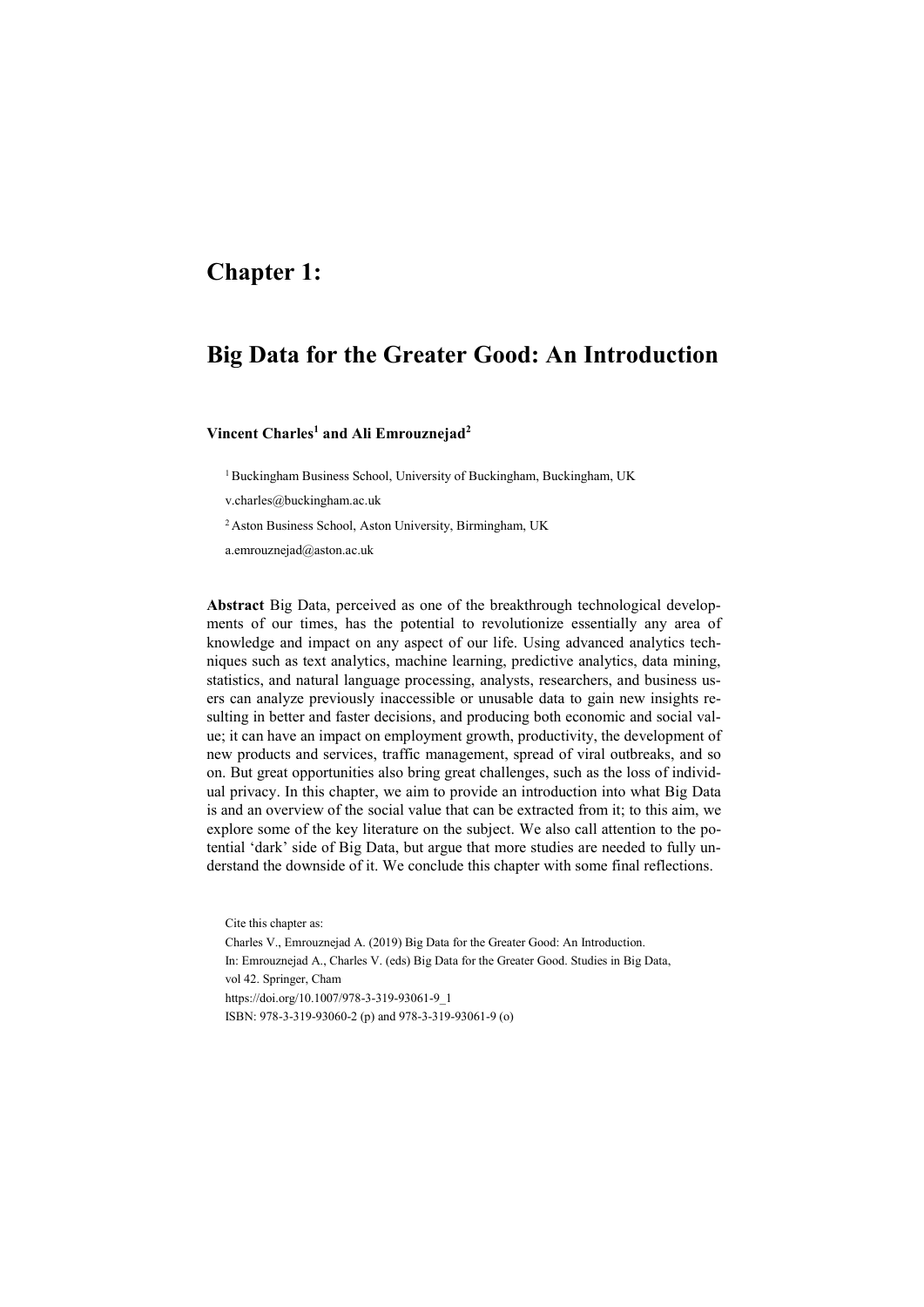## **1 The Hype Around Big Data and Big Data Analytics**

- $\triangleright$  Is it possible to predict whether a person will get some disease 24 hours before any symptoms are visible?
- $\triangleright$  Is it possible to predict future virus hotspots?
- $\triangleright$  Is it possible to predict when or where a fraud or crime will take place before it actually happens?
- $\triangleright$  It is possible to predict traffic congestion up to three hours in advance?
- $\triangleright$  Is it possible to predict terrorists' future moves?
- $\triangleright$  Can we support in a better way the wellbeing of people?

These are some of the questions that the Big Data age promises to have an answer for. We should note, at the outset, that some of these questions have already been answered, fostering new waves of creativity, innovation, and social change. But the true potential of Big Data in any of the areas mentioned is yet to be fully unlocked.

Big Data is a big phenomenon that for the past years has been fundamentally changing not only what we know, but also what we do, how we communicate and work, and how we cooperate and compete. It has an impact at the individual, organizational, and societal level, being perceived as a breakthrough technological development (Fichman, Dos Santos, & Zheng, 2014).

Today, we are witnessing an exponential increase in 'raw data', both human and machine-generated; human, borne from the continuous social interactions and doings among individuals, which led McAfee and Brynjolfsson (2012) to refer to people as "walking data generators" (p. 5); machine-generated, borne from the continuous interaction among objects (generally coined the 'Internet-of-Things'), data which is generally collected via sensors and IP addresses. According to Baesens *et al*. (2016), Big Data comes from five major sources (see Figure 1 for a visual representation):

- *Large-scale enterprise systems*, such as enterprise resource planning, customer relationship management, supply chain management, and so on.
- *Online social graphs*, resulting from the interactions on social networks, such as Facebook, Twitter, Instagram, WeChat, and so on.
- *Mobile devices*, comprising handsets, mobile networks, and internet connection.
- *Internet-of-Things*, involving the connection among physical objects via sensors.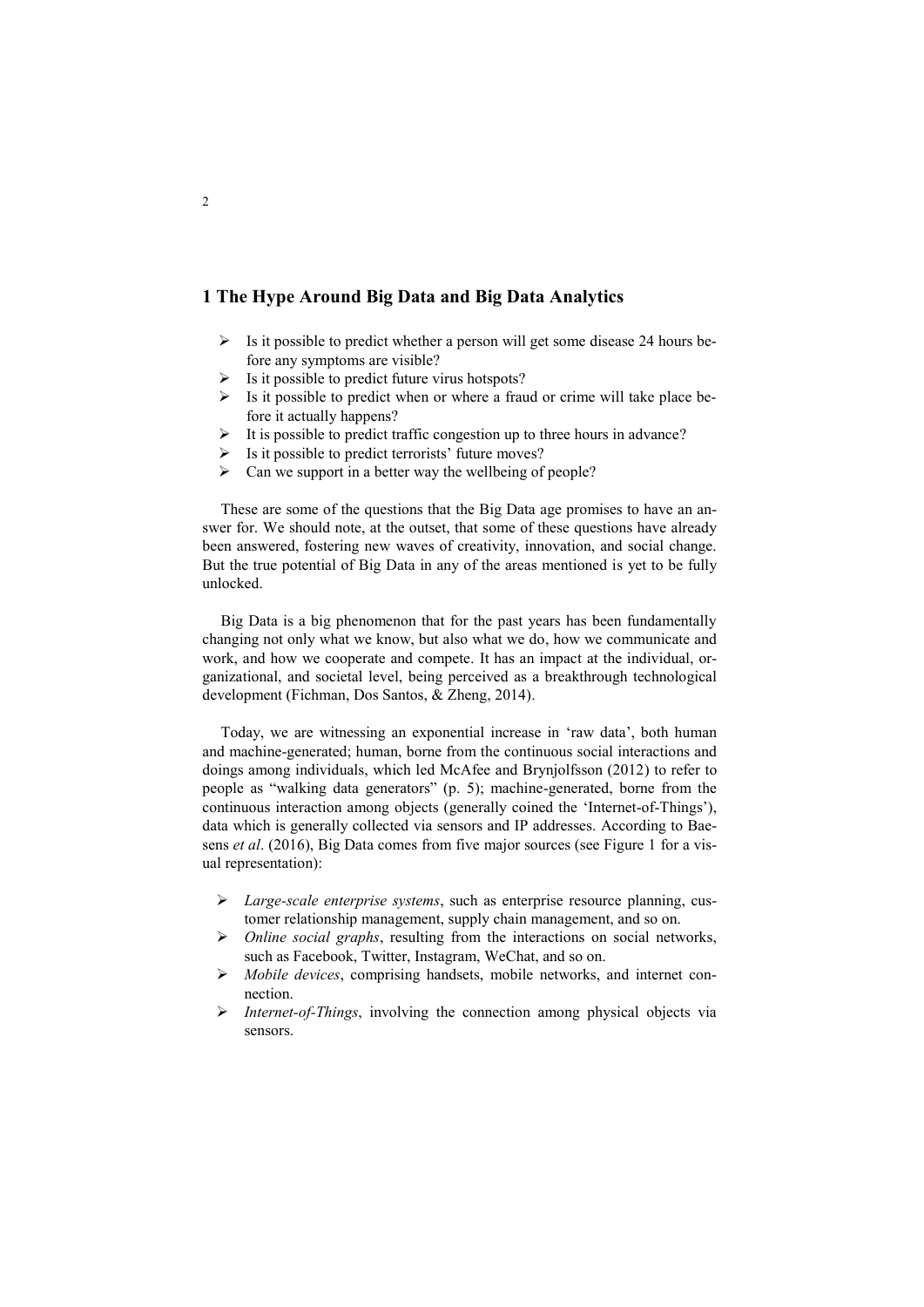*Open data/ public data*, such as weather data, traffic data, environment and housing data, financial data, geodata, and so on.



*Figure 1.* Sources of Big Data. Adapted from Baesens *et al.* (2016).

Advanced analytics techniques such as text analytics, machine learning, predictive analytics, data mining, statistics, and natural language processing, are just as important as the Big Data itself. This may sound somehow obvious and trivial, but it is important to be clear about the weight that each holds in the discussion. On the one hand, were it not for the possibility to collect the large amounts of data being generated, the development of advanced analytics techniques would be irrelevant. On the other hand, the availability of the huge data would mean nothing without advanced analytics techniques to analyze it. Advanced analytics techniques and Big Data are, thus, intertwined. And thanks to Big Data Analytics, we now have the possibility to transform all of the data into meaningful information that can be explored at various levels of the organization or society (Charles, Tavana, & Gherman, 2015).

It is useful to distinguish among three different types of analytics: descriptive, predictive, and prescriptive. It should be noted that today, nonetheless, most of the efforts are directed towards predictive analytics.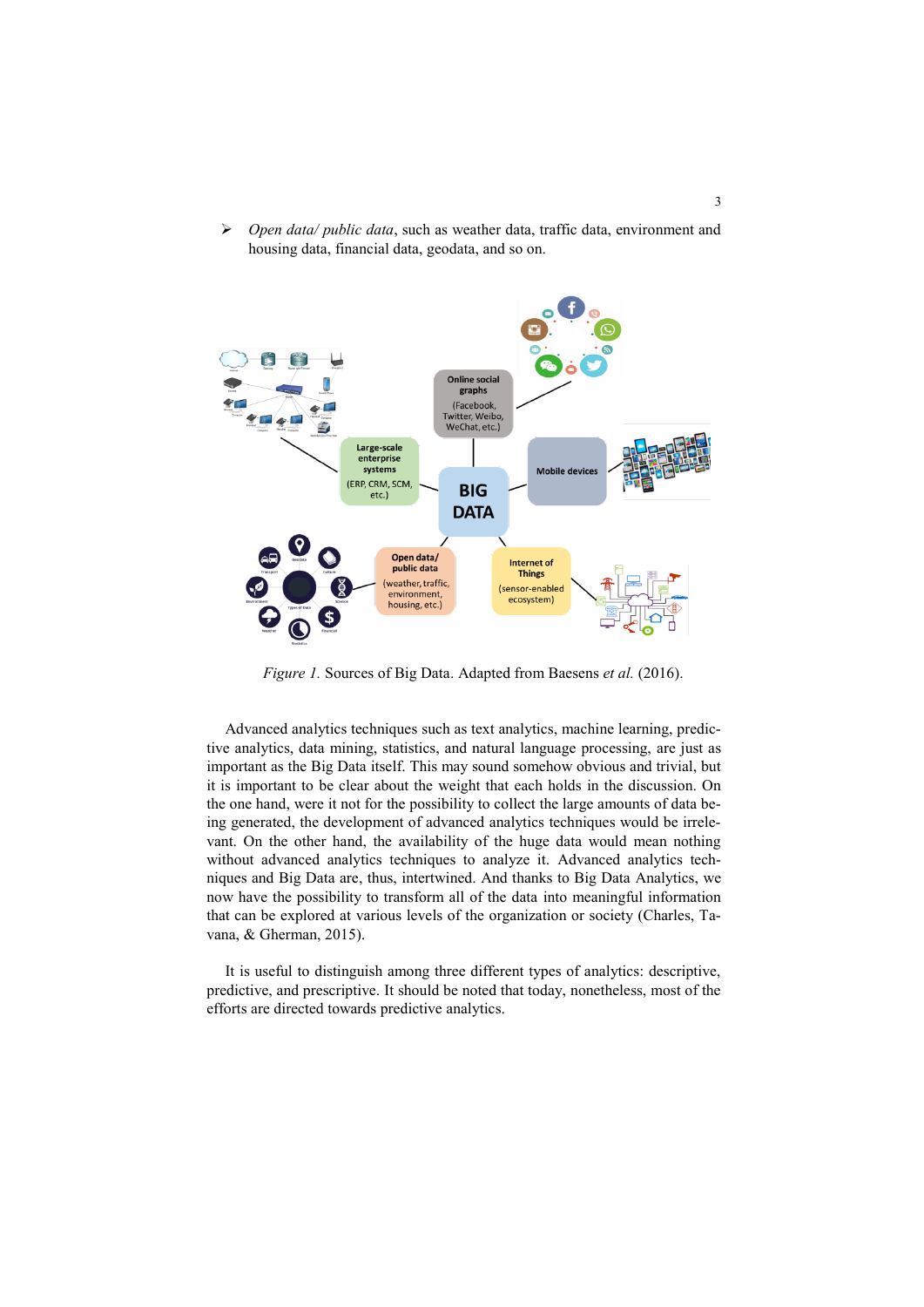- *Descriptive analytics* help answer the question: *What happened?* It uses data aggregation and data mining (dashboards/scorecards and data visualization, among others). It helps to summarize and describe the past and is useful as it can shed light onto behaviors that can be further analyzed to understand how they might influence future results. For example, descriptive statistics can be used to show average pounds spent per household or total number of vehicles in inventory.
- *Predictive analytics* help answer the question; *What will or could happen?* It uses statistical models and forecasts techniques (regression analysis, machine learning, neural networks, golden path analysis, and so on). It helps to understand the future by means of providing estimates about the likelihood of a future outcome. For example, predictive analytics can be used to forecast customer purchasing patterns or customer behavior.
- *Prescriptive analytics* help answer the question: *How can we make it happen? Or what should we do?* It uses optimization and simulation algorithms (algorithms, machine learning, and computational modelling procedure, among others). It helps to advise on possible outcomes before decisions are made by means of quantifying the effect of future decisions. For example, prescriptive analytics can be used to optimize production or customer experience.

Despite the increased interest in exploring the benefits of Big Data emerging from performing descriptive, predictive, and/or prescriptive analytics, however, researchers and practitioners alike have not yet agreed on a unique definition of the concept of *Big Data* (Beyer & Laney, 2012; Charles & Gherman, 2012; Hammond, 2013; Laney, 2001; and Ohlhorst, 2013). We have performed a Google search of the most common terms associated with Big Data and Figure 2 depicts these terms that we have compiled from across the big data spectrum.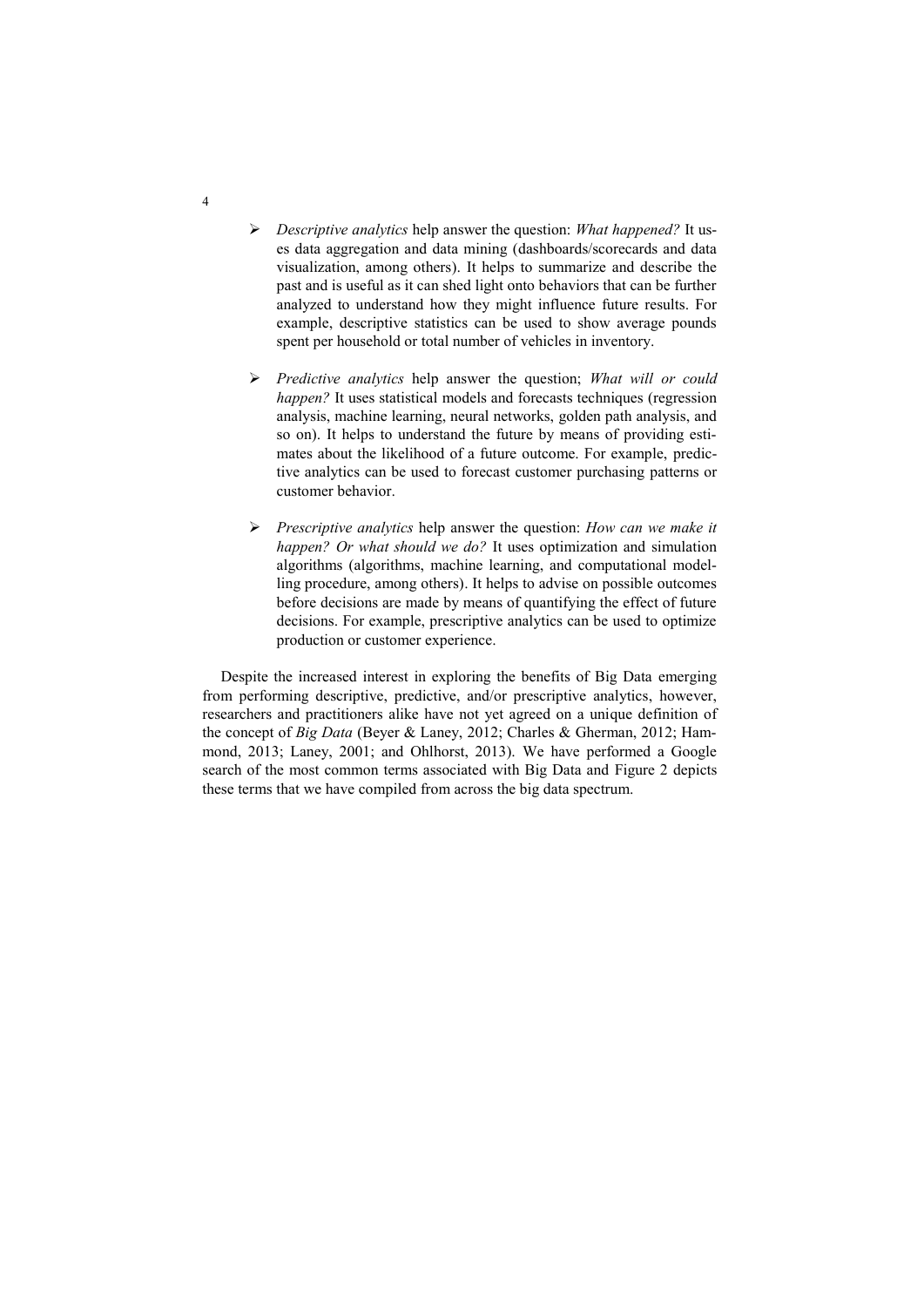

*Figure 2.* A broad view of the Big Data terminology.

The fact that there is no unique definition of Big Data is not necessarily bad, since this allows the possibility to explore facets of Big Data that may otherwise be constrained by a definition; but, at the same time, it is surprising if we consider that what was once considered to be a problem, that is, the collection, storage, and processing of the large amount of data, today is not an issue anymore; as a matter of fact, advanced analytics technologies are constantly being developed, updated, and used. In other words, we have the IT technology to support the finding of innovative insights from Big Data (Davenport, Barth, & Bean, 2012), while we lack a unified definition of Big Data. The truth is that indeed, this is not a problem. We may not all agree on *what* Big Data is, but we do all agree that Big Data *exists*. And *grows* exponentially. And this is sufficient because what this means is that we now have more information than ever before and we have the technology to perform analyses that could not be done before when we had smaller amounts of data.

Let us consider, for example, the case of WalMart, who has been using predictive technology since 2004. Generally, big retailers (WalMart included) would collect information about their transactions for the purpose of knowing how much they are selling. But WalMart took advantage of the benefits posed by Big Data, and took that extra step when it started analyzing the trillions of bytes' worth of sales data, looking for patterns and correlations. One of the things they were able to determine was what customers purchase the most ahead of a storm. And the answer was Pop-Tarts ("Why WalMart Always Stocks Up On Strawberry Pop-Tarts Before a Hurricane", 2017), a sugary pastry that requires no heating, lasts for an incredibly long period of time, and can be eaten at any meal. This insight allowed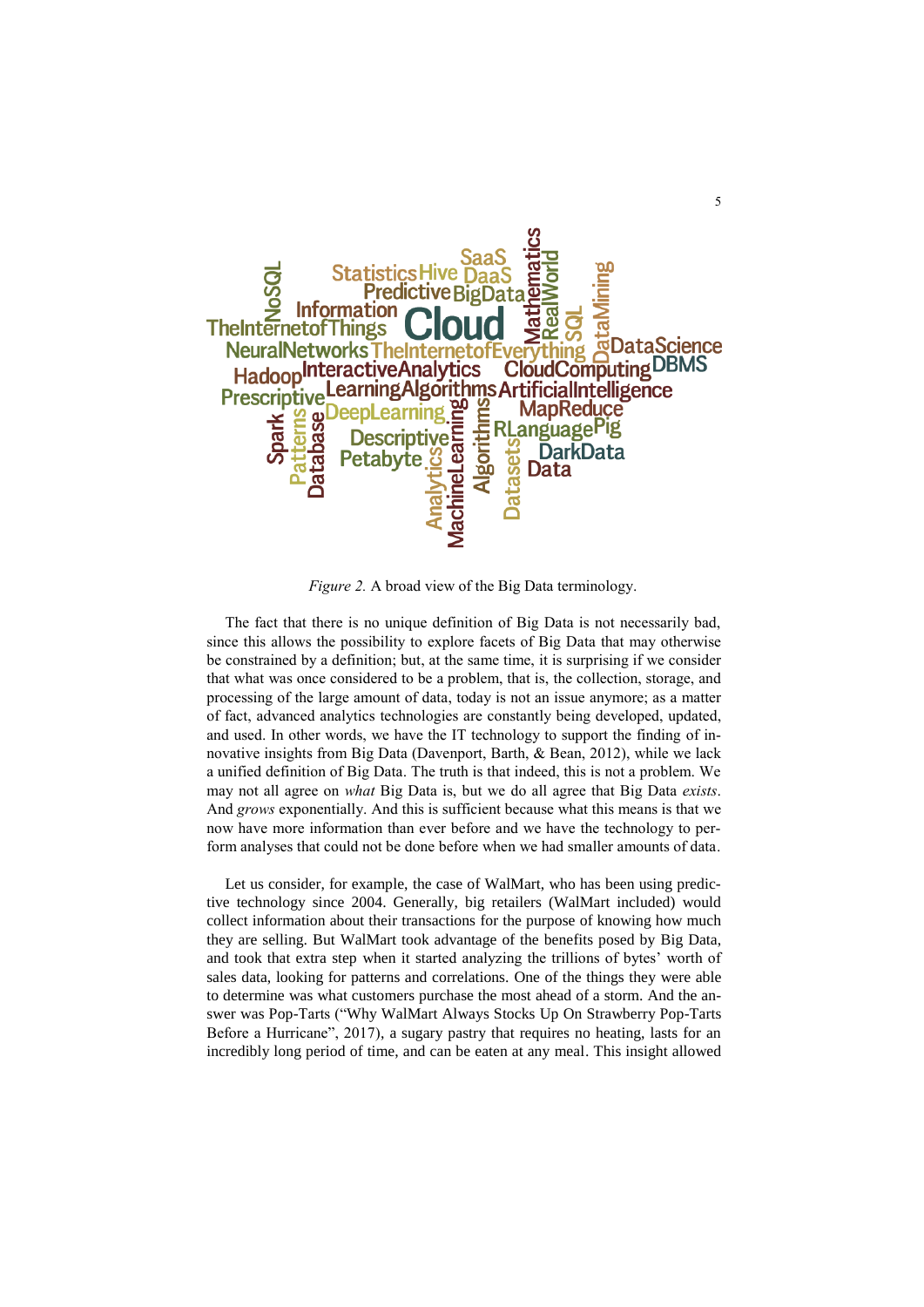WalMart to optimize its supply of Pop-Tarts in the months or weeks leading up to a possible storm. The benefit for both the company and the customers is, thus, obvious.

Considering the above example, one of the conclusions we can immediately draw is that the main challenge in the Big Data age remains how to use the newlygenerated data to produce the greatest value for organizations, and ultimately, for the society. Einav and Levin (2013, p.2) captured this view when they elegantly stated that Big Data's potential comes from the "identification of novel patterns in behaviour or activity, and the development of predictive models, that would have been hard or impossible with smaller samples, fewer variables, or more aggregation". We thus also agree with the position taken by Baesens *et al.* (2016, p. 808), who stated that "analytics goes beyond business intelligence, in that it is not simply more advanced reporting or visualization of existing data to gain better insights. Instead, analytics encompasses the notion of going beyond the surface of the data to link a set of explanatory variables to a business response or outcome".

It is becoming increasingly clear that Big Data is creating the potential for significant innovation in many sectors of the economy, such as science, education, healthcare, public safety and security, retailing and manufacturing, e-commerce, and government services, just to mention a few – we will discuss some of this potential later in the chapter. For example, according to a 2013 Report published by McKinsey Global Institute, Big Data analytics is expected to generate up to \$190 billion annually in healthcare cost savings alone by 2020. Concomitantly, it is also true that despite the growth of the field, Big Data Analytics is still in its incipient stage and comprehensive predictive models that tie together knowledge, human judgement and interpretation, commitment, common sense and ethical values, are yet to be developed. And this is one of the main challenges and opportunities of our times. The true potential of Big Data is yet to be discovered.

We conclude this section with the words of Watson (2014, p. 1247), who stated that "The keys to success with big data analytics include a clear business need, strong committed sponsorship, alignment between the business and IT strategies, a fact-based decision-making culture, a strong data infrastructure, the right analytical tools, and people skilled in the use of analytics."

## **2 What is Big Data?**

The term 'Big Data' was initially used in 1997 by Michael Cox and David Ellsworth, to explain both the data visualization and the challenges it posed for computer systems (Cox & Ellsworth, 1997). To say that Big Data is a new thing is to some extent erroneous. Data have always been with us; it is true, however, that during the 1990s and the beginning of the 2000s, we experienced an increase in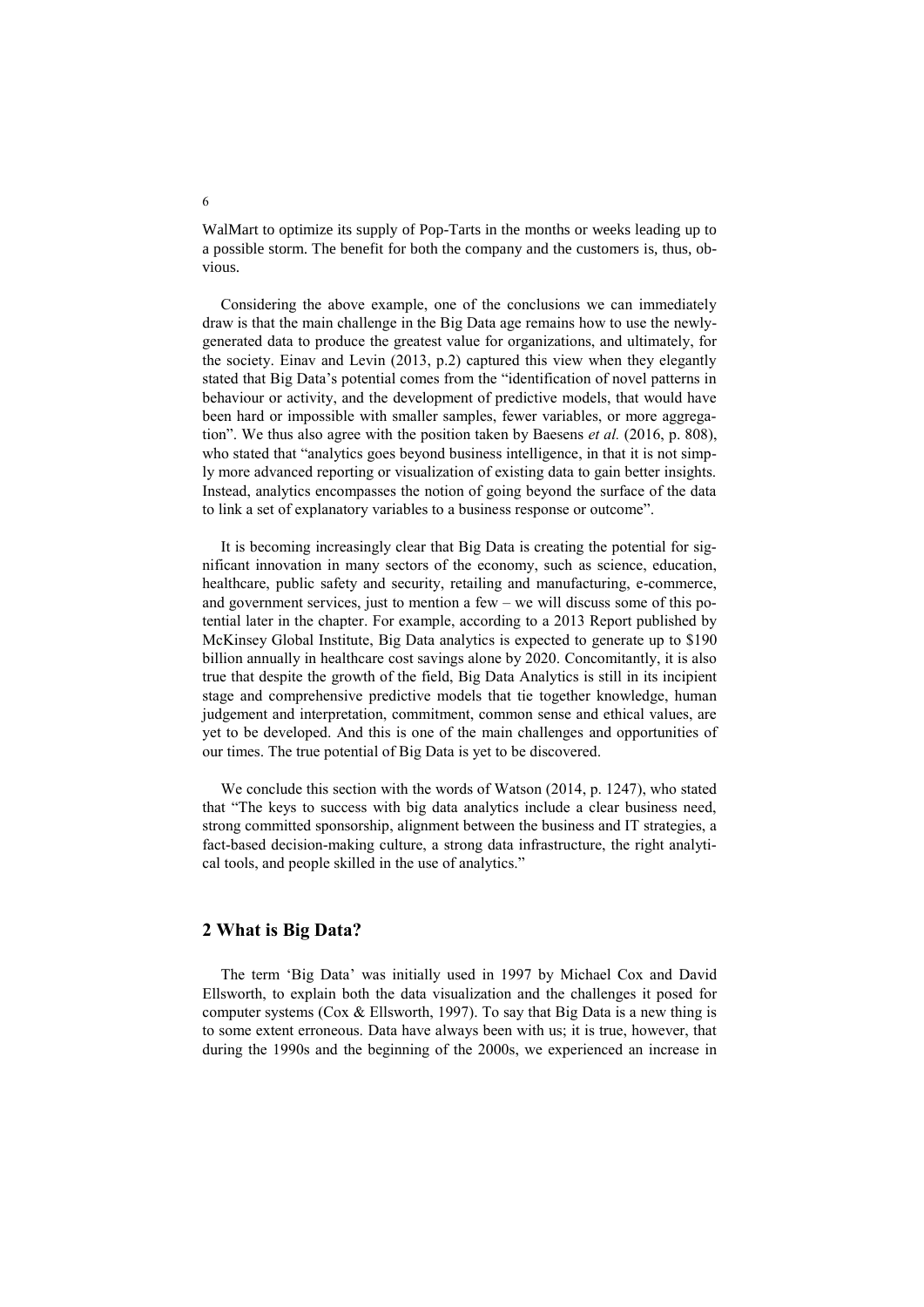IT-related infrastructure, which allowed to store the data that was being produced. But most of the time, these data were simply that: stored – and most probably forgotten. Little value was actually being extracted from the data. Today, besides the required IT technology, our ability to generate data has increased dramatically – as mentioned previously, we have more information than ever before, but what has really changed is that we can now analyze and interpret the data in ways that could not be done before when we had smaller amounts of data. And this means that Big Data has the potential to revolutionize essentially any area of knowledge and any aspect of our life.

Big Data has received many definitions and interpretations over time and a unique definition has not been yet reached, as indicated previously. Hammond (2013) associated Big Data with evidence-based decision-making; Beyer and Laney (2012) defined it as high volume, high velocity, and/or high variety information assets; and Ohlhorst (2013) described Big Data as vast data sets which are difficult to analyze or visualize with conventional information technologies. Today, it is customary to define Big Data in terms of data characteristics or dimensions, often with names starting with the letter 'V'. The following four dimensions are among the most often encountered (Laney, 2001):

*Volume:* It refers to the large amount of data created every day globally, which includes both simple and complex analytics and which poses the challenge of not just storing it, but also analyzing it (Laney, 2001). It has been reported that 90% of the existent data has been generated in the past two years alone (IBM, 2016). It is also advanced that by 2020, the volume of data will be 40 zettabytes, 300 times bigger than the volume of data in 2005 (Herschel & Mori, 2017).

*Velocity:* It refers to the speed at which new data is generated as compared to the time window needed to translate it into intelligent decisions (Laney, 2001). It is without doubt that in some cases, the speed of data creation is more important than the volume of the data; IBM (2013) considered this aspect when they stated that "for time-sensitive processes such as catching fraud, big data must be used as it streams into your enterprise in order to maximize its value". Real-time processing is also essential for businesses looking to obtain a competitive advantage over their competitors, for example, the possibility to estimate the retailers' sales on a critical day of the year, such as Christmas (McAfee & Brynjolfsson, 2012).

*Variety:* It encapsulates the increasingly different types of data, structured, semi-structured, and unstructured, from diverse data sources (*e.g*., web, video and audio data, sensor data, financial data and transactional applications, log files and click streams, GPS signals from cell phones, social media feeds, and so on), and in different sizes from terabytes to zettabytes (IBM, 2016; Laney, 2001). One of the biggest challenges is posed by unstructured data. Unstructured data is a fundamental concept in Big Data and it refers to data that has no rules attached to it, such as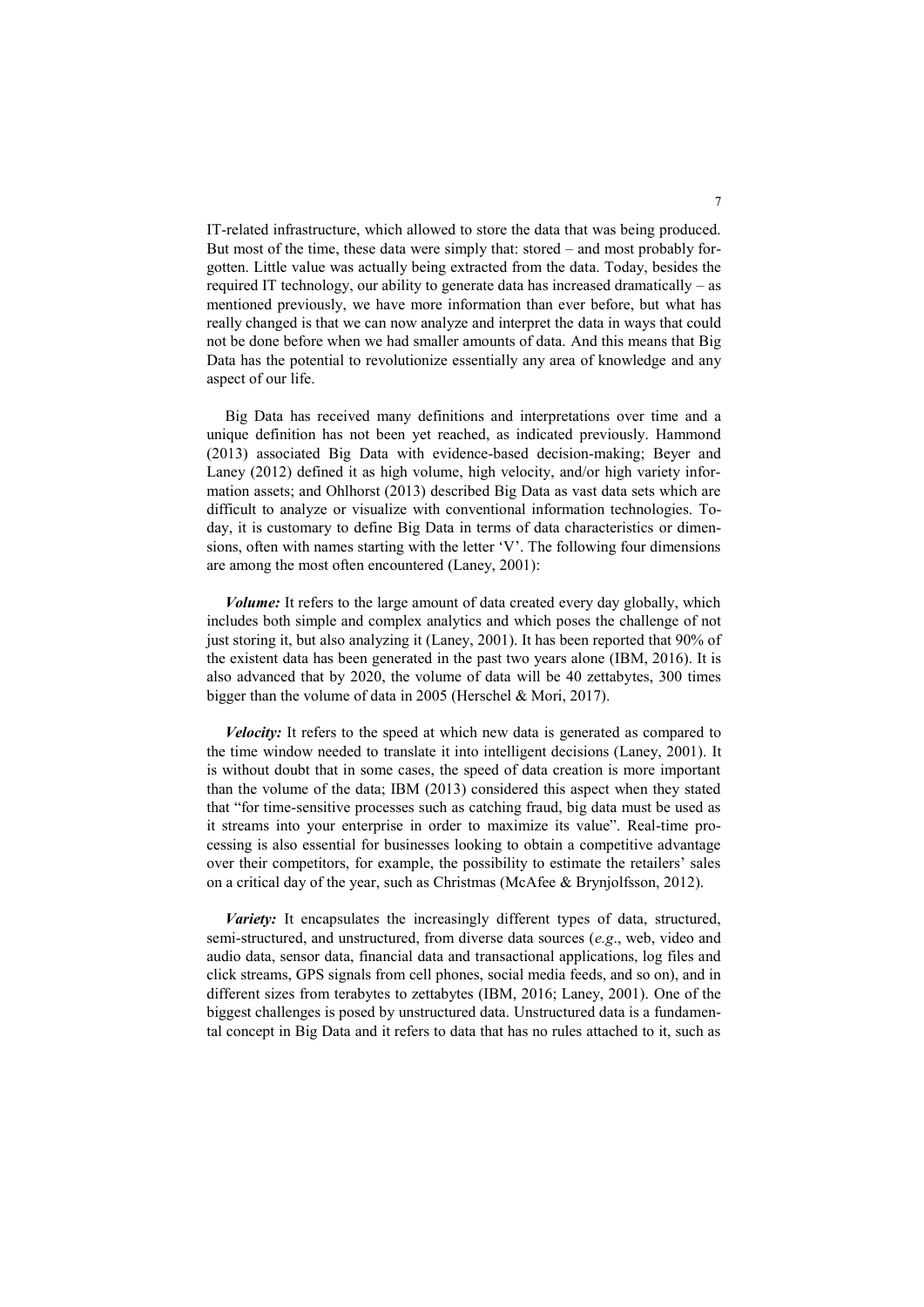a picture or a voice recording. The challenge is how to use advanced analytics to make sense of it.

*Veracity*: It refers to the trustworthiness of the data. In its 2012 Report, IBM showed that 1 in 3 business leaders don't trust the information they use to make decisions (IBM, 2012). One of the reasons for such phenomenon is that there are inherent discrepancies in the data, most of which emerge from the existence of unstructured data. This is even more interesting if we consider that, today, most of the data is unstructured. Another reason is the presence of inaccuracies. Inaccuracies can be due to the data being intrinsically inaccurate or from the data becoming inaccurate through processing errors (Laney, 2001).

Building upon the 4 Vs, Baesens *et al.* (2016, p. 807) stated that:

*The 4V definition is but a starting point that outlines the perimeters. The definition does not help us to determine what to do inside the perimeters, how to innovatively investigate and analyze big data to enhance decision making quality, how to anticipate and leverage the transformational impacts of big data, or how best to consider scope as well as scale impacts of big data.*

As such, they argued for the necessity to include a 5<sup>th</sup> V, namely *Value*, to complement the 4V framework. It should be noted that, by some accounts, there are as many as 10 Vs (Markus, 2015).

Charles and Gherman (2013) argued that the term Big Data is a misnomer, stating that while the term in itself refers to the large volume of data, Big Data is essentially about the phenomenon that we are trying to record and the hidden patterns and complexities of the data that we attempt to unpack. With this view, the authors advanced an expanded model of Big Data, wherein they included three additional dimensions, namely the 3 Cs: Context, Connectedness, and Complexity. The authors stated that understanding the Context is essential when dealing with Big Data, because "raw data could mean anything without a thorough understanding of the context that explains it" (p. 1072); Connectedness was defined as the ability to understand Big Data in its wider Context and within its ethical implications; and Complexity was defined from the perspective of having the skills to survive and thrive in the face of complex data, by means of being able to identify the key data and differentiate the information that truly has an impact on the organization.

Figure 3 briefly summarizes the discussed characteristics of Big Data. Presenting them all goes beyond the scope of the present chapter, but we hope to have provided a flavor of the various dimensions of Big Data. Having, thus, highlighted these, along with the existing debate surrounding the very definition of Big Data, we will now move towards presenting an overview of the social value that Big Data can offer.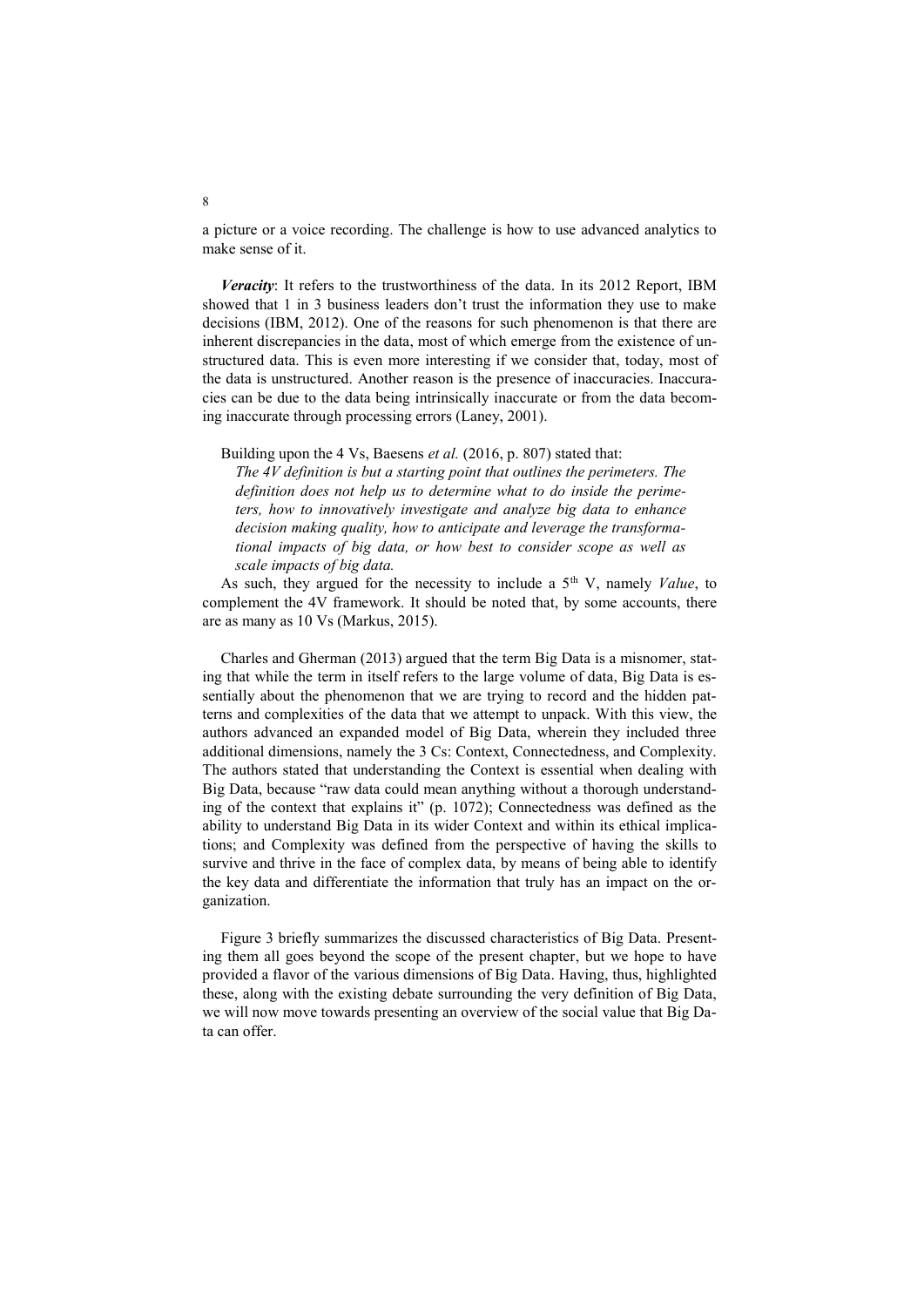

*Figure 3.* Big Data characteristics.

## **3 The Social Value of Big Data**

Value creation in a Big Data perspective includes both the traditional economic dimension of value and the social dimension of value (Secundo, Del Vecchio, Dumay, & Passiante, 2017). Today, we are yet to fully understand how organizations actually translate the potential of Big Data into the said value (Günther, Rezazade Mehrizi, Huysman, & Feldberg, 2017). Generally, however, stories of Big Data's successes have tended to come from the private sector, and less is known about its impact on social organizations. Big Data can, nonetheless, drive big social change, in fields such as education (Cech, Spaulding, & Cazier, 2015; Pardos, 2017), healthcare (Raghupathi and Raghupathi, 2014), and public safety and security (Newell and Marabelli, 2015), just to mention a few.

Furthermore, the social value can be materialized as employment growth (Enck & Reynolds, 2009), increased productivity (Weill & Woerner, 2015), increased consumer surplus (Brynjolfsson & Saunders, 2010), new products and services, new markets and better marketing (Constantiou & Kallinikos, 2015), and so on. Governments, for instance, can use big data to, "enhance transparency, increase citizen engagement in public affairs, prevent fraud and crime, improve national security, and support the wellbeing of people through better education and healthcare" (Kim *et al*., 2014, p. 81).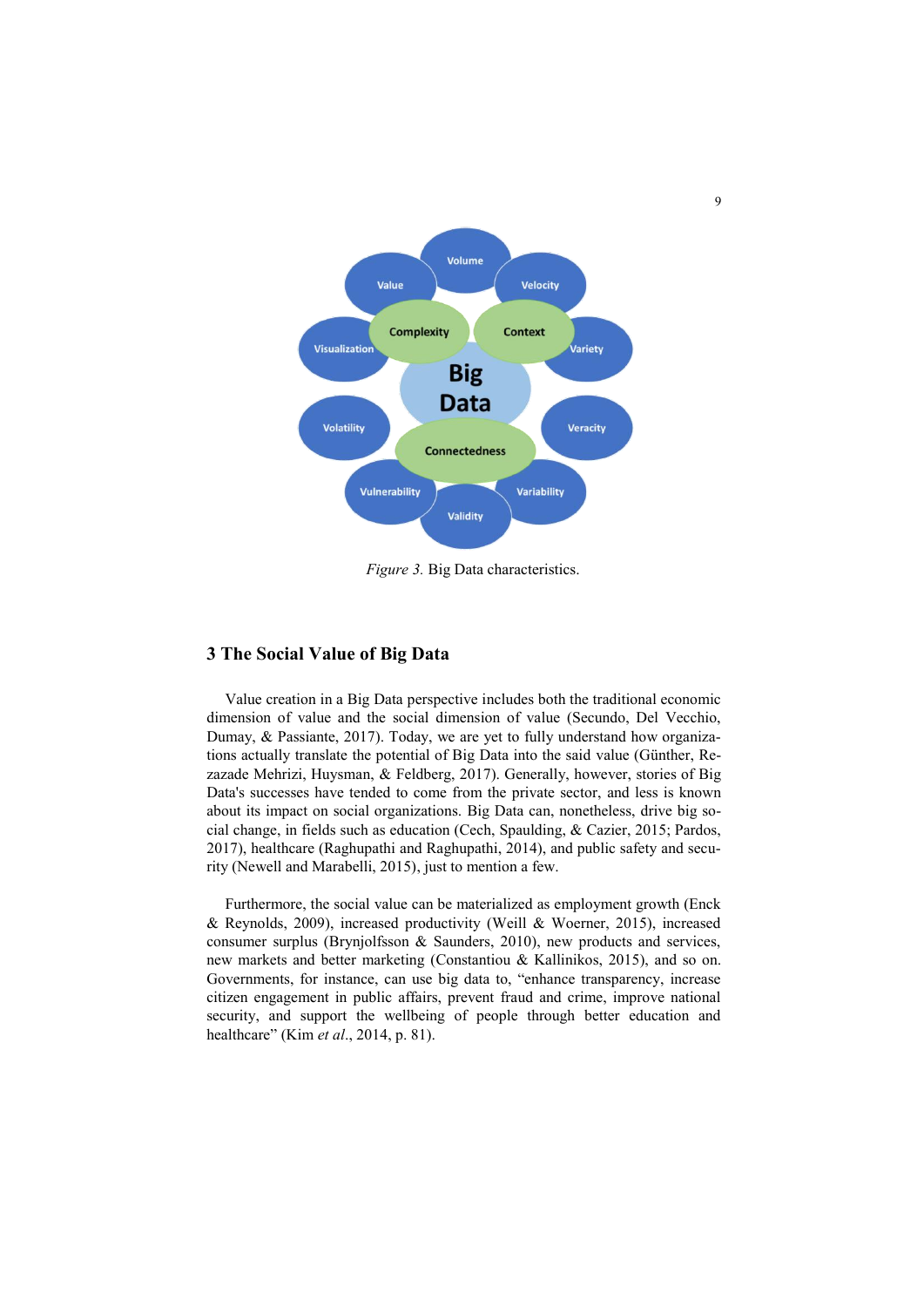Loebbecke and Picot (2015) published a viewpoint focusing on the impact of 'datification' (Galliers, Newell, Shanks, & Topi, 2015) on business models and employment and the consequential societal transformation. More recently, Günther *et al.* (2017) have conducted an in-depth systematic review of Information Systems literature on the topic and identified two socio-technical features of Big Data that influence value realization: portability and interconnectivity. The authors further argue that, in practice, "organizations need to continuously realign work practices, organizational models, and stakeholder interests in order to reap the benefits from big data."

In 2015, drawing upon Markus and Silver (2008) and Kallinikos (2011), Markus (2015, p. 58) elegantly drew attention to an important societal impact when she stated that the "source of Big Data's potentially transformative power lies not so much in the *characteristics* of Big Data, on which […] authors concentrate, as it does in what Big Data's characteristics *afford*." She continues by clarifying the statement: "Together with today's growing 'data lakes,' algorithms increasingly afford organizations the ability to automate the operational, and possibly even the strategic, decision making that is the core of managers' and knowledge workers' jobs".

As previously mentioned, the value that Big Data Analytics can unleash is great, but we are yet to fully understand the extent of the benefits. Empirical studies that consider the creation of value from Big Data Analytics are nowadays growing in number, but are still rather scarce. We, thus, join the call for further studies in the area. In the following lines, we will proceed to explore how Big Data can inform social change and to this aim, we present some of the advancements made in three different sectors. It should be noted that the information provided is not exhaustive, as our main intention is to provide a flavor of the opportunities brought about by the Big Data age.

#### **Healthcare**

Is it possible to predict whether a person will get some disease 24 hours before any symptoms appear? It is generally considered that the healthcare system is one of the sectors that will benefit the most from the existence of Big Data Analytics. Let us explore this in the following lines.

There is certain consensus that some of the challenges faced by the healthcare sector include the inadequate integration of the healthcare systems and the poor healthcare information management (Bodenheimer, 2005). The healthcare sector in general amasses a large amount of information, which nonetheless, results today in unnecessary increases in medical costs and time for both healthcare service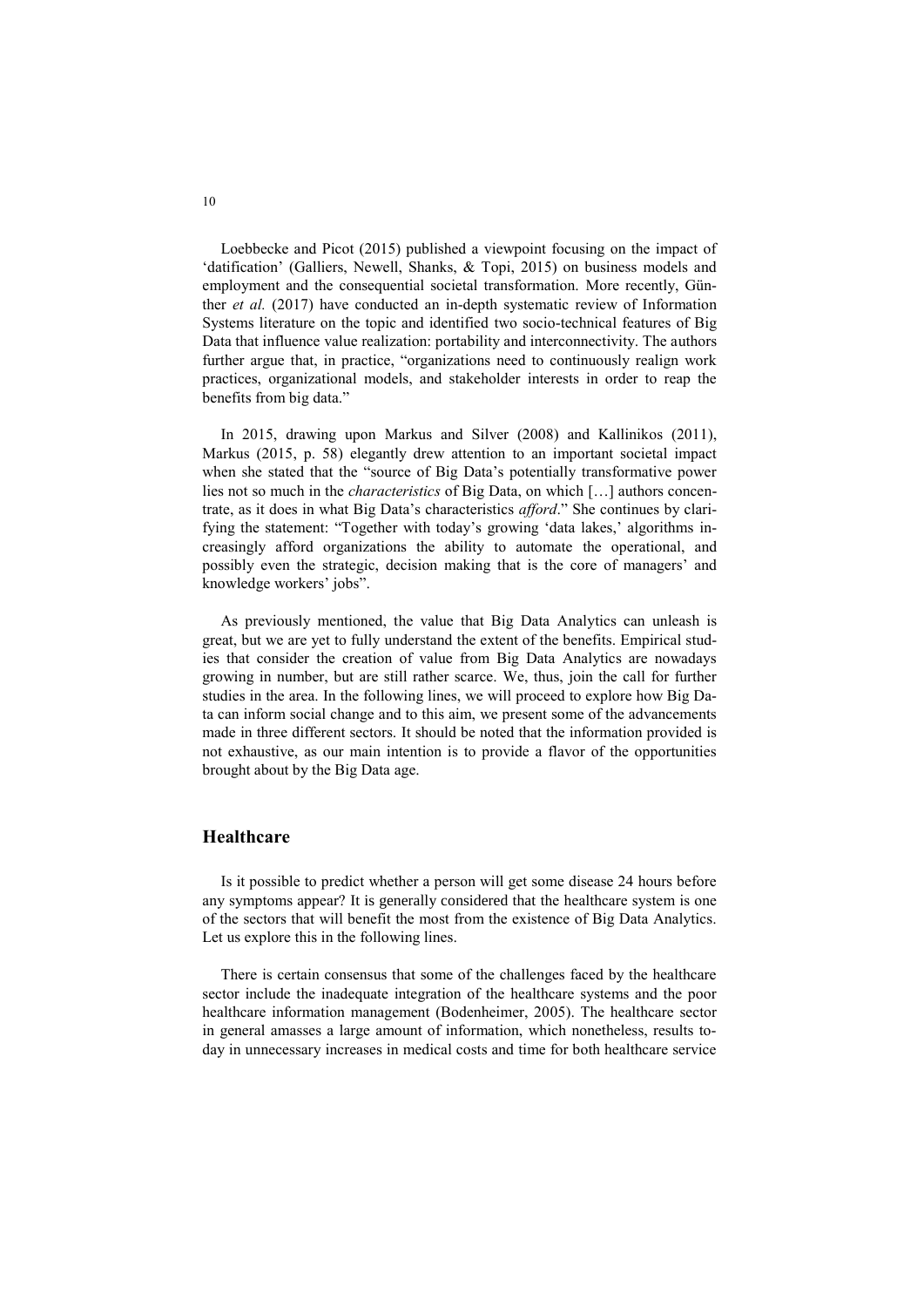providers and patients. Researchers and hospital managers alike are thus interested in how this information could be used instead to deliver a high-quality patient experience, while also improving organizational and financial performance and meeting future market needs (Agarwal, Gao, DesRoches, & Jha, 2010; Goh, Gao, & Agarwal, 2011; Ker, Wang, Hajli, Song, & Ker, 2014; Wang, Kung, Ting, & Byrd, 2015).

Watson (2014) and Raghupathi and Raghupathi (2014) advanced that Big Data Analytics can support evidence-based decision-making and action taking in healthcare. In this sense, Cortada, Gordon, and Lenihan (2012) performed a study and found that only 42% of the healthcare organizations surveyed supported their decision-making process with Big Data Analytics and only 16% actually had the necessary skills and experience to use Big Data Analytics. The value that can be generated in general goes, thus, far beyond the one that is created today.

But beyond improving profits and cutting down on operating costs, Big Data can help in other ways, such as curing disease or detecting and predicting epidemics. Big Data Analytics can help to collect and analyze the health data that is constantly being generated for faster responses to individual health problems; ultimately, for the betterment of the patient. It is now a well-known fact that with the help of Big Data Analytics, real-time datasets have been collected, modelled, and analyzed and this has helped speed up the development of new flu vaccines, identifying and containing the spread of viral outbreaks such as the Dengue fever or even Ebola.

Furthermore, we can only imagine for now what we would be able to do if, for example, we would collect all the data that is being created during every single doctor appointment. There are a variety of activities that happen during the routine medical examinations, which are not necessarily recorded, especially if the results turn out to be within some set parameters (in other words, if the patient turns out to be healthy): the doctor will take the body temperature and blood pressure, look into the eyes to see the retina lining, use an otoscope to look into the ears, listen to heartbeat for regularity, listen to breathing in the lungs, and so on – all these data could help understand as much about a patient as possible, and as early in his or her life as possible. This, in turn, could help identify warning signs of illness with time in advance, preventing further advancement of the disease, increasing the odds of success of the treatment, and ultimately, reducing the associated expenses. Now, to some extent, collecting this kind of granular data about an individual is possible due to smart phones, dedicated wearable devices, and specialized apps, which can collect data, for example, on how many steps a day a person walks and on the number of daily calories consumed, among others. But the higher value that these datasets hold is yet to be explored.

Psychiatry is a particular branch of medicine that could further benefit from the use of Big Data Analytics and research studies to address such matter have just re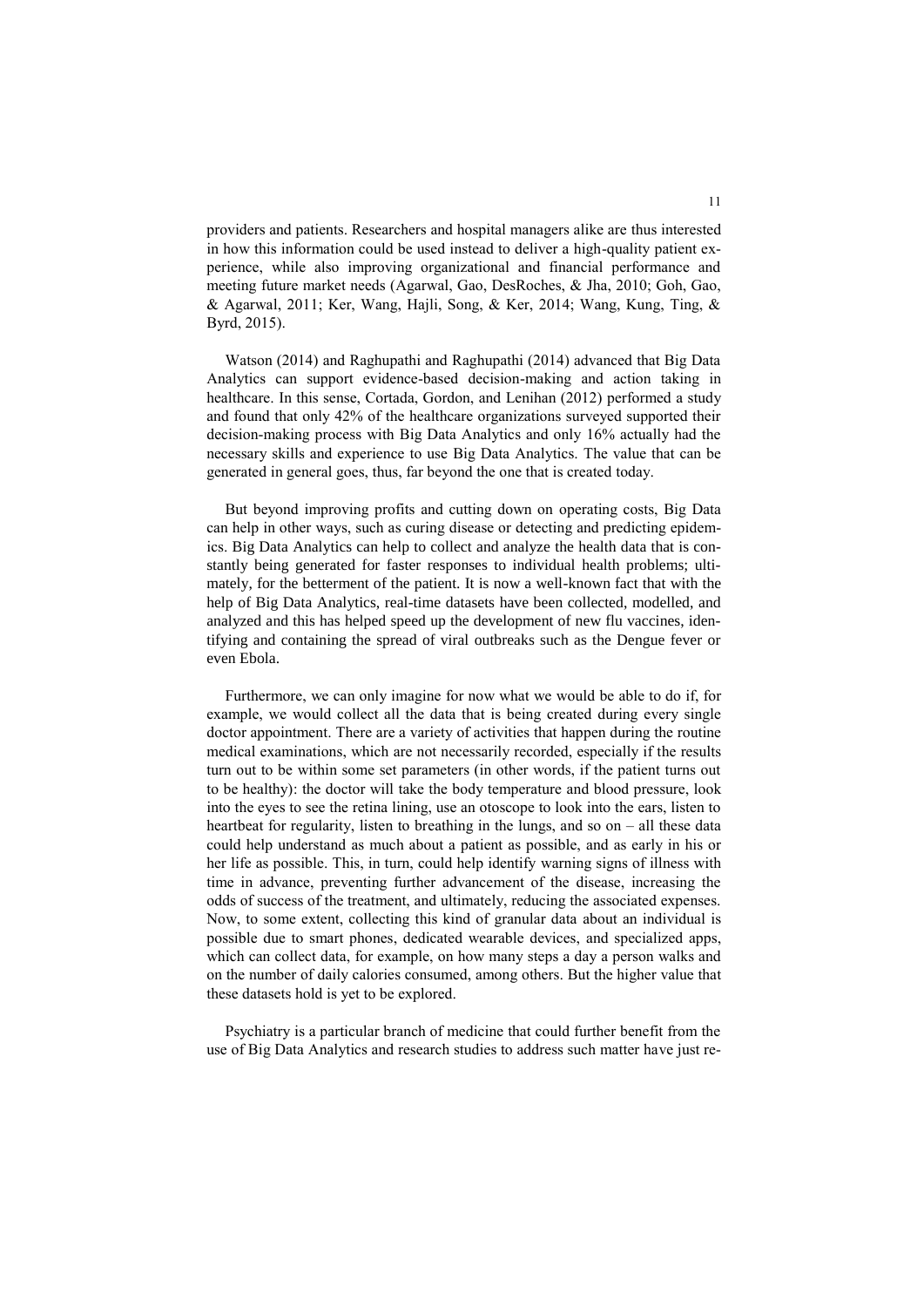cently started to emerge. It is well known that in psychiatric treatments, there are treatments that are proven to be successful, but what cannot be predicted generally is who they are going to work for; we cannot yet predict a patient's response to a specific treatment. What this means, in practical terms, is that most of the times a patient would have to go through various trials with various medicines, before identifying that works the best for the patient in question. In a recent contribution, Gillan and Whelan (2017) emphasized the importance of Big Data and robust statistical methodologies in treatment prediction research, and in so doing, they advocated for the use of machine-learning approaches beyond exploratory studies and toward model validation. The practical implications of such endeavors are rather obvious.

According to Wang, Kung, and Byrd (2018), the healthcare industry in general has not yet fully understood the potential benefits that could be gained from Big Data Analytics. The authors further stated that most of the potential value creation is still in its infancy, as predictive modelling and simulation techniques for analyzing healthcare data as a whole have not been yet developed. Today, one of the biggest challenges for healthcare organizations is represented by the missing support infrastructure needed for translating analytics-derived knowledge into action plans, a fact that is particularly true in the case of developing countries.

## **Agriculture**

It is to some extent gratuitous to say that, in the end, nothing is more important than our food supply. Considering that we still live in a world in which there are people dying of starvation, it comes as quite a surprise to note that about a third of the food produced for human consumption is lost of wasted every year (Magnin, 2016). The agriculture sector is thus, in desperate need of solutions to tackle problems such as inefficiencies in planting, harvesting, and water use and trucking, among others (Sparapani, 2017). The Big Data age promises to help. For example, Big Data Analytics can help farmers simulate the impact of water, fertilizer, and pesticide, and engineer plants that will grow in harsh climatic conditions; it can help to reduce waste, increase and optimize production, speed up plant-growth, and minimize the use of scarce resources, such as water.

Generally speaking, Big Data Analytics has not yet been widely applied in agriculture (Kamilaris, Kartakoullis, & Prenafeta-Boldu, 2017). Nonetheless, there is increasing evidence of the use of digital technologies (Bastiaanssen, Molden, & Makin, 2000; Hashem *et al*., 2015) and bio-technologies (Rahman *et al*., 2013) to support agricultural practices. This is termed as *smart farming* (Tyagi, 2016), a concept that is closely related to *sustainable agriculture* (Senanayake, 1991).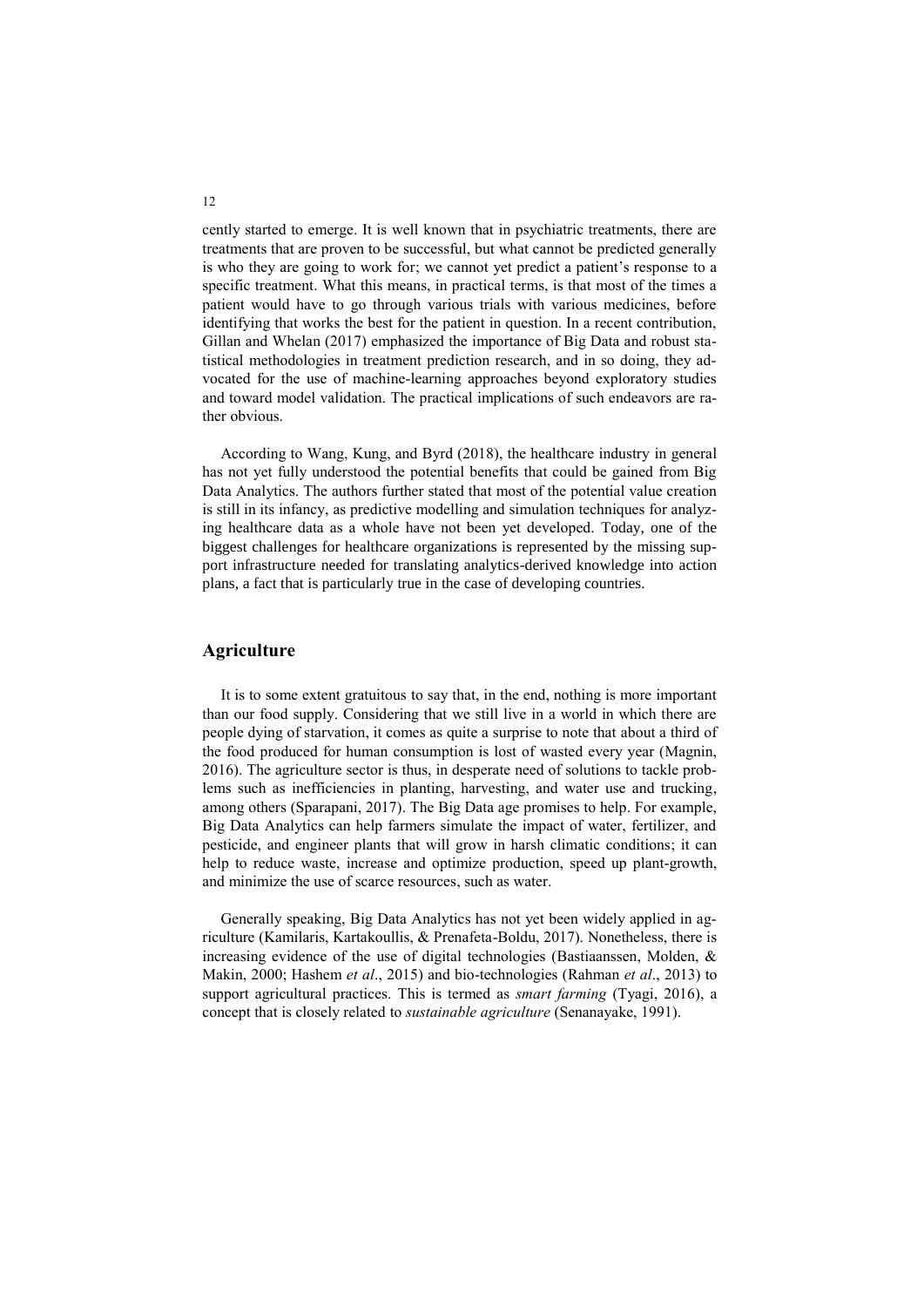Farmers have now started using high-technology devices to generate, record, and analyze data about soil and water conditions and weather forecast in order to extract insights that would assist them in refining their decision-making process. Some examples of tools being used in this regard include: agricultural drones (for fertilizing crops), satellites (for detecting changes in the field); and sensors on field (for collecting information about weather conditions, soil moisture and humidity, and so on).

As of now, Big Data Analytics in agriculture has resulted in a number of research studies in several areas – we herewith mention some of the most recent ones: crops (Waldhoff *et al.*, 2012), land (Barrett *et al*., 2014), remote sensing (Nativi *et al*., 2015), weather and climate change (Tesfaye *et al*., 2016), animals' research (Kempenaar *et al.,* 2016), and food availability and security (Frelat *et al*., 2016; Jóźwiaka, Milkovics, & Lakne, 2016).

According to Wolfert *et al.* (2017), the applicability of Big Data in agriculture faces a series of challenges, among which: data ownership and security and privacy issues, data quality, intelligent processing and analytics, sustainable integration of Big Data sources, and openness of platforms to speed up innovation and solution development. These challenges would need, thus, to be addressed in order to expand the scope of Big Data applications in agriculture and smart farming.

### **Transportation**

Traffic congestion and parking unavailability are few examples of major sources of traffic inefficiency. Worldwide. But how about if we could change all that? How about if we could predict traffic jams hours before actually taking place and use such information to reach our destinations within lesser time? How about if we could be able to immediately find an available parking space and avoid frustration considerably? Transportation is another sector that can greatly benefit from Big Data. There is a huge amount of data that is being created, for example, from the sat nav installed in vehicles, as well as the embedded sensors in infrastructure.

But what has been achieved so far with Big Data Analytics in transportation? One example is the development of the ParkNet system ("ParkNet at Rutgers", n/a), a wireless sensing network developed in 2010 which detects and provides information regarding open parking spaces. The way it works is that a small sensor is attached to the car and an on-board computer collects the data which is uploaded to a central server and then processed to obtain the parking availability.

Another example is VTrack (Thiagarajan *et al*., 2009), a system for travel time estimation using sensor data collected by mobile phones that addresses two key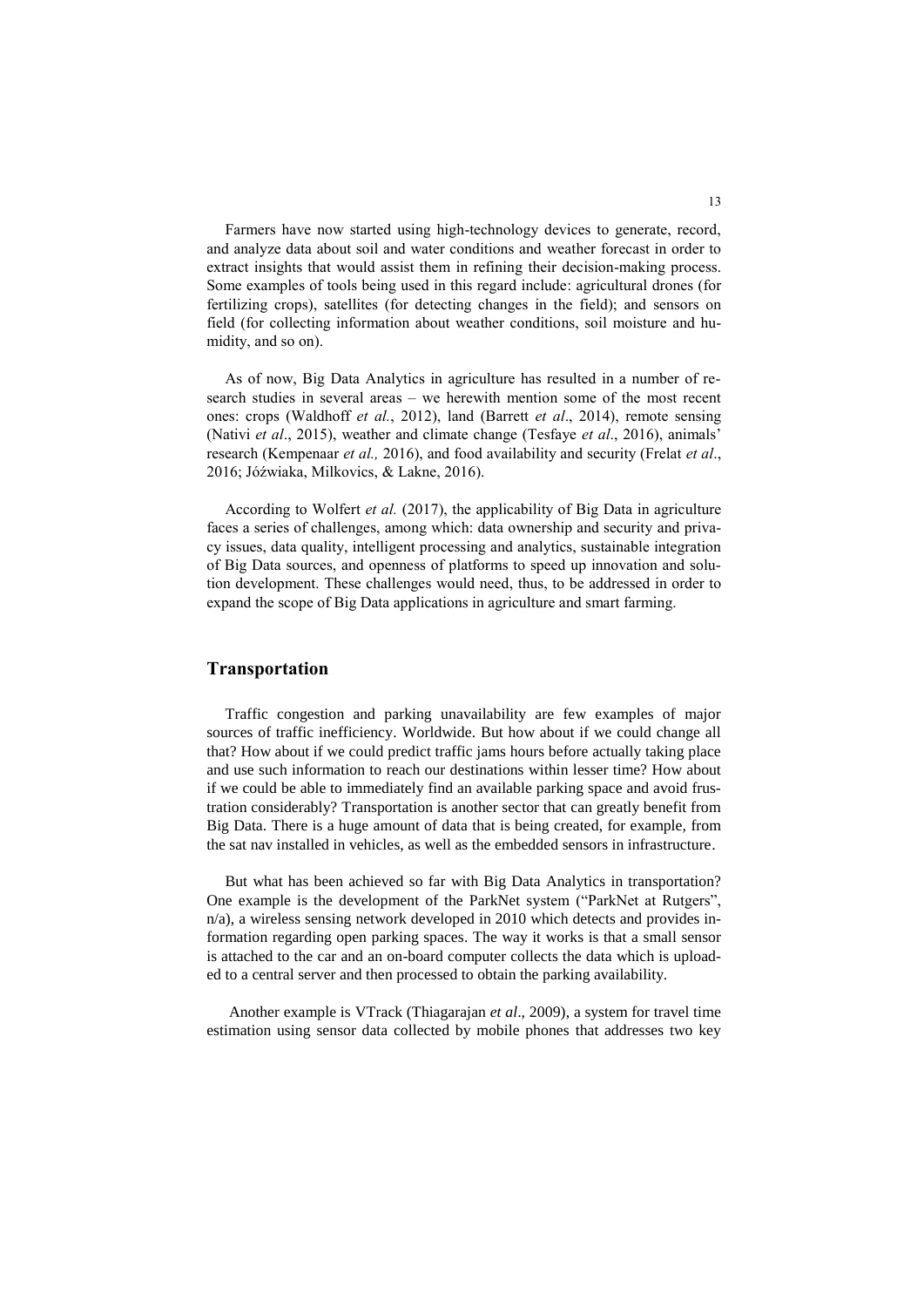challenges: reducing energy consumption and obtaining accurate travel time estimates. In the words of the authors themselves:

*Real-time traffic information, either in the form of travel times or vehicle flow densities, can be used to alleviate congestion in a variety of ways: for example, by informing drivers of roads or intersections with large travel times ("hotspots"); by using travel time estimates in trafficaware routing algorithms to find better paths with smaller expected time or smaller variance; by combining historic and real-time information to predict travel times in specific areas at particular times of day; by observing times on segments to improve operations (e.g., traffic light cycle control), plan infrastructure improvements, assess congestion pricing and tolling schemes, and so on.*

A third example is VibN (Miluzzo *et al*., 2011), a mobile sensing application capable of exploiting multiple sensor feeds to explore live points of interest of the drivers. Not only that, but it can also automatically determine a driver's personal points of interest.

Lastly, another example is the use of sensors embedded in the car that could be able to predict when the car would break down. A change in the sound being emitted by the engine or a change in the heat generated by certain parts of the car – all these data and much more could be used to predict the increased possibility of a car to break down and allow the driver to take the car to a mechanic prior to the car actually breaking down. And this is something that is possible with Big Data and Big Data Analytics and associated technologies.

To sum up, the Big Data age presents opportunities to use traffic data to not only solve a variety of existent problems, such as traffic congestion and equipment fault, but also predict traffic congestion and equipment fault before it actually happens. Big Data Analytics can, thus, be used for better route planning, traffic monitoring and management, and logistics, among others.

# **4 The Good… But What About The Bad?**

As early as 1983 and as recent as 2014, Pool (1983) and Markus (2014), respectively, warned that Big Data is not all good. Any given technology is argued to have a *dual* nature, bringing both positive and negative effects that we should be aware of. Below we briefly present two of the latter effects.

In the context of Big Data and advanced analytics, a negative aspect, which also represents one of the most sensitive and worrisome issues, is the privacy of personal information. When security is breached, privacy may be compromised and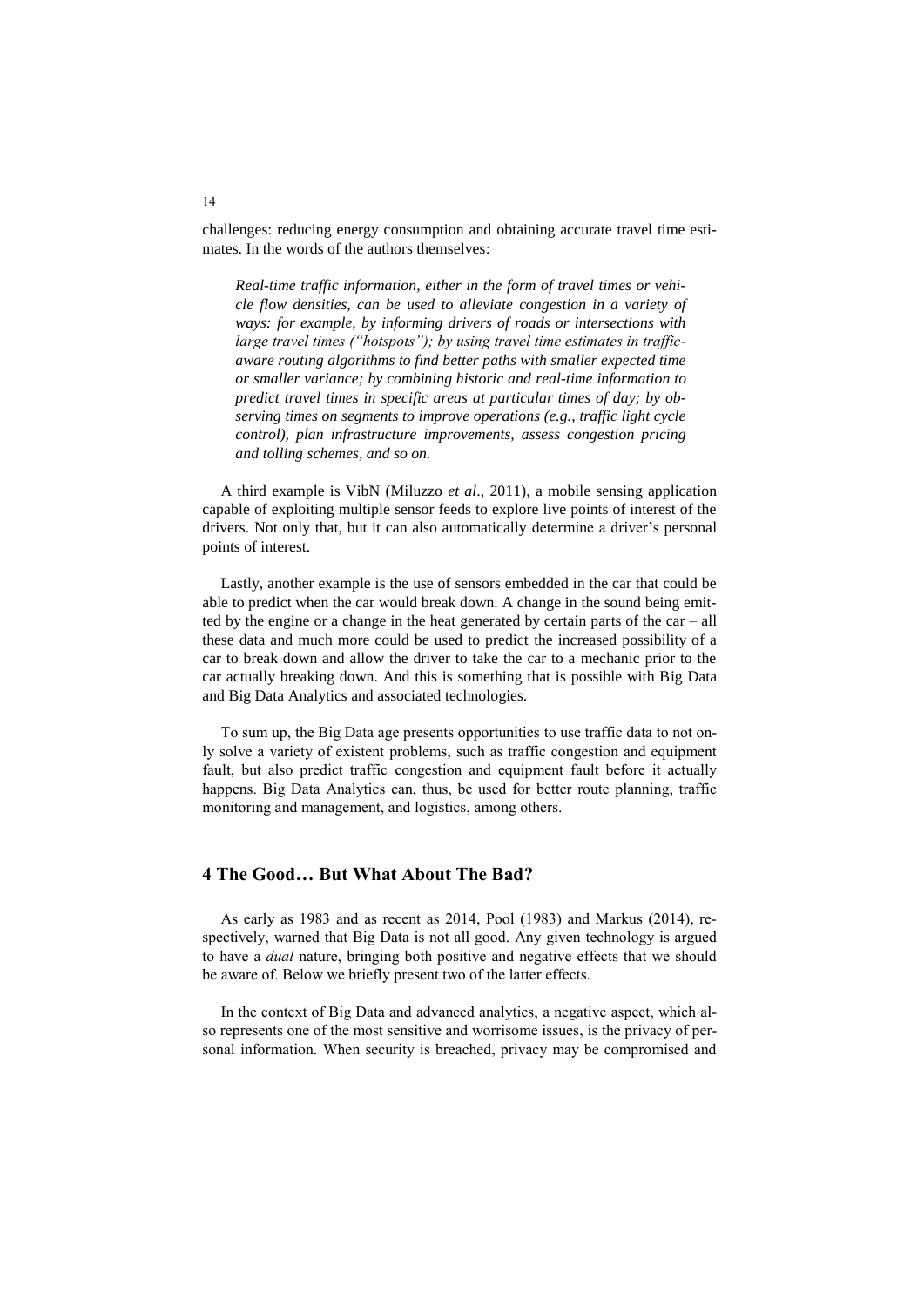loss of privacy can in turn result in other harms, such as identity theft and cyberbullying or cyberstalking. "[…] There is a great public fear about the inappropriate use of personal data, particularly through the linking of data from multiple sources. Managing privacy is effectively both a technical and a sociological problem, and it must be addressed jointly from both perspectives to realize the promise of big data" (Ohlhorst, 2013, p. 122). Charles, Tavana, and Gherman (2015) advocated that, in the age of Big Data, there is a necessity to create new principles and regulations to cover the area of privacy of information, although who exactly should create these new principles and regulations is a rather sensitive question.

Marcus (2015) highlights another danger, which she calls 'displacement by automation'. She cites Frey and Osborne (2013) and notes that "Oxford economists [...] computed (using machine learning techniques) that 47% of US employment is at risk to automation, though mainly at the lower end of the occupational knowledge and skill spectrum" (p. 58). We may wonder: *Is this good or is this bad?* On the one hand, behavioral economists would argue that humans are biased decision-makers, which would support the idea of automation. But on the other hand, what happens when individuals gain the skills necessary to use automation, but know very little about the underlying assumptions and knowledge domain that make automation possible?

It is without much doubt that The Bad or *dark* side of the Big Data age cannot be ignored and should not be treated with less importance than it merits, but more in-depth research is needed to explore and gain a full understanding of its negative implications and how these could be prevented, diminished, or corrected.

## **5 Conclusion**

In this introductory chapter, we have aimed to provide an overview of the various dimensions and aspects of Big Data, while also exploring some of the key research studies that have been written and related applications that have been developed, with a special interest on the societal value generated.

It has been advocated that advanced analytics techniques should support, but not replace, human decision-making, common sense, and judgment (Silver, 1991; Charles & Gherman, 2013). We align with such assessment that indeed, without the qualities mentioned above, Big Data is, most likely, meaningless. But we also need to be pragmatic and accept evidence that points to the contrary. Markus (2015, p. 58), for example, pointed out that today there is evidence of automated decision-making, with minimal human intervention:

*By the early 2000s, nearly 100% of all home mortgage underwriting decisions in the United States were automatically made (Markus et al.,*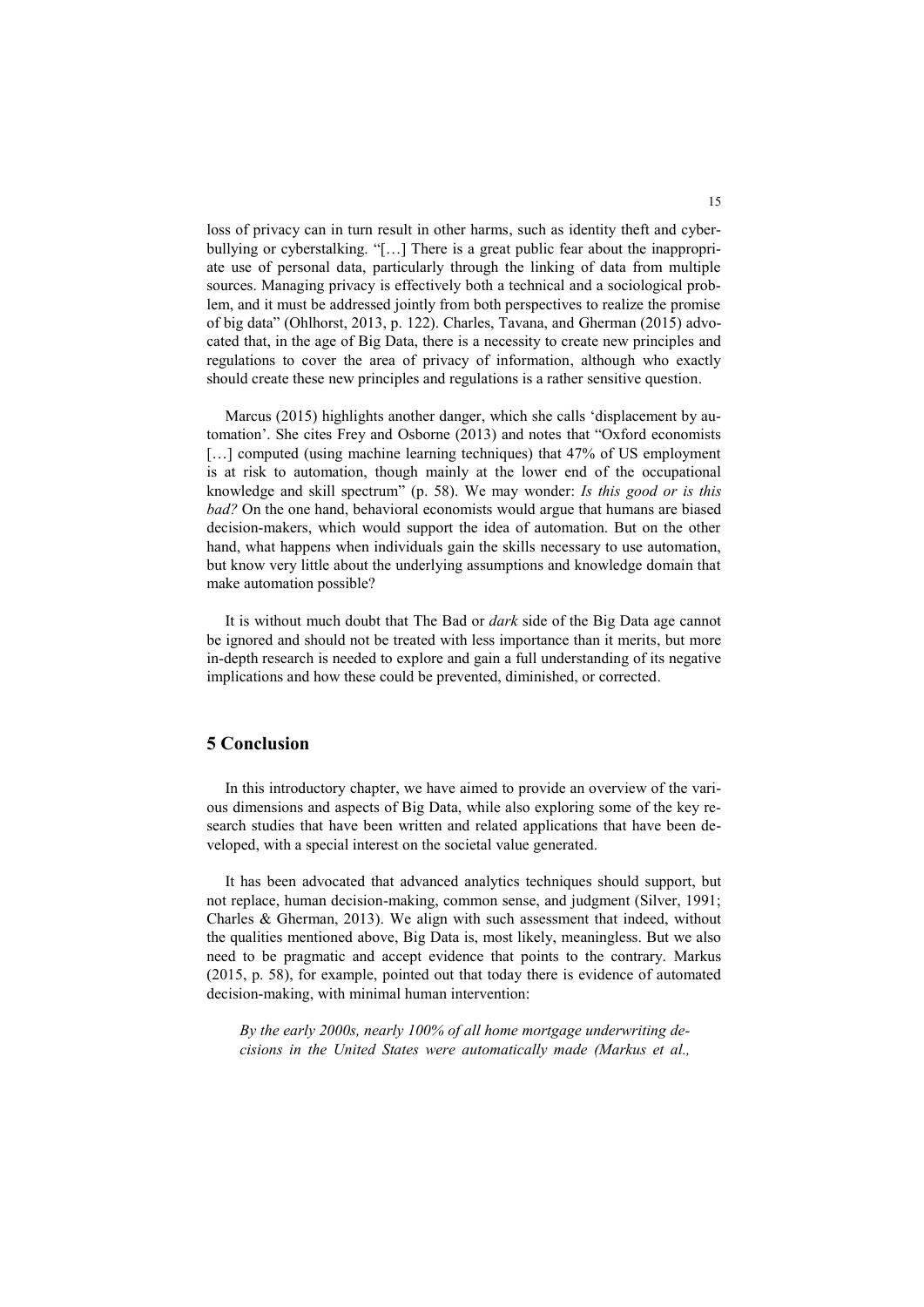*2008). Today, over 60% of all securities trading is automated, and experts predict that within ten years even the writing of trading algorithms will be automated, because humans will not be fast enough to anticipate and react to arbitrage opportunities (The Government Office for Science, 2010). IBM is aggressively developing Watson, its Jeopardy game show-winning software, to diagnose and suggest treatment options for various diseases (Ungerleider, 2014). In these and other developments, algorithms and Big Data […] are tightly intertwined.*

It is, thus, not too bold to say that the potential applications and social implications brought by the Big Data age are far from being entirely understood and continuously change, even as we speak. Without becoming too philosophical about it, we would simply like to conclude the above by saying that a Big Data Age seems to require a Big Data Mind; and this is one of the greatest skills that a Big Data Scientist could possess.

Today, there are still many debates surrounding Big Data and one of the most prolific ones involves the questioning of the very existence of Big Data, with arguments in favor or against Big Data. But this is more than counter-productive. Big Data is here to say. In a way, the Big Data age can be compared to the transition from the Stone Age to the Iron Age: it is simply the next step in the evolution of the human civilization and it is, quite frankly, irreversible. And just because we argue over its presence does not mean it will disappear. The best we can do is accept its existence as the natural course of affairs and instead concentrate all our efforts to chisel its path forward in such a way so as to serve a Greater Good.

We conclude by re-stating that although much has been achieved until the present time, the challenge remains the insightful interpretation of the data and the usage of the knowledge obtained for the purposes of generating the most economic and social value (Charles, Tavana, & Gherman, 2015). We join the observation made by other researchers according to which many more research studies are needed to fully understand and fully unlock the societal value of Big Data. Until then, we will most likely continue to live in a world wherein individuals and organizations alike collect massive amounts of data with a 'just in case we need it' approach, trusting that one day, not too far away, we will come to crack the *Big Data Code*.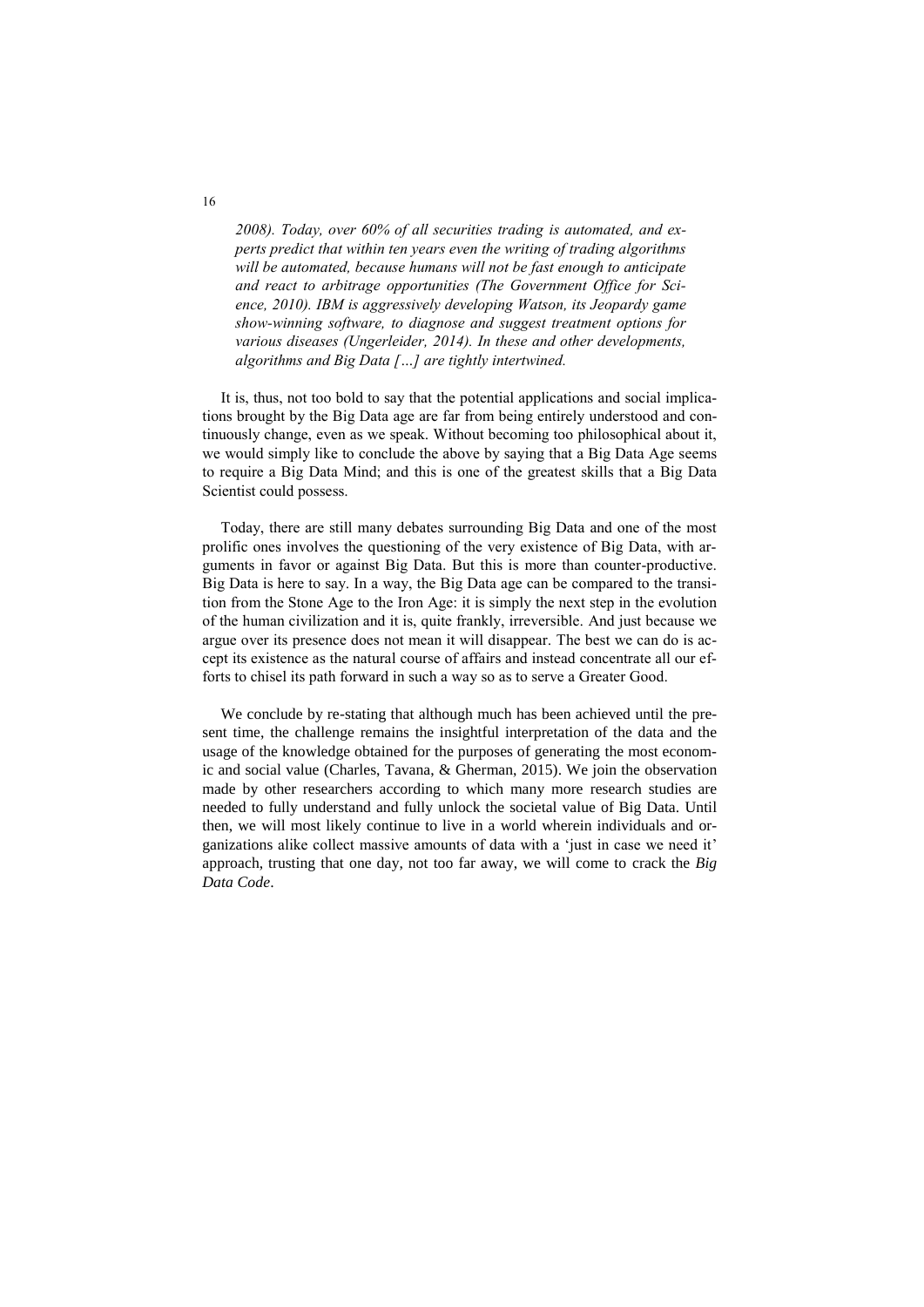#### **References**

- 1. Agarwal, R., Gao, G., DesRoches, C., & Jha, A. K. (2010). Research commentary the digital transformation of healthcare: current status and the road ahead. Information System Research, 21(4), 796-809.
- 2. Baesens, B., Bapna, R., Marsden, J. R., Vanthienen, J., & Zhao, J. L. (2016). Transformational Issues of Big Data and Analytics in Networked Business. MIS Quarterly, 40(4), 807-818.
- 3. Barrett, B., Nitze, I., Green, S., & Cawkwell, F. (2014). Assessment of multi-temporal, multisensory radar and ancillary spatial data for grasslands monitoring in Ireland using machine learning approaches. Remote Sensing of Environment, 152(2), 109-124.
- 4. Bastiaanssen, W., Molden, D., & Makin, I. (2000). Remote sensing for irrigated agriculture: examples from research and possible applications. Agricultural Water Management, 46(2), 137-155.
- 5. Beyer, M.A. and Laney, D. (2012) The Importance of 'Big Data': A Definition, META Group (now Gartner) [online] http://www.gartner.com/DisplayDocument?id=2057415 &ref=clientFriendlyUrl (accessed 1 August 2013).
- 6. Bodenheimer, T. (2005). High and rising health care costs. Part 1: seeking an explanation. Ann. Intern. Med. 142(10), 847-854.
- 7. Brynjolfsson, E. & Saunders, A. (2010). Wired for Innovation. How Information Technology is Reshaping the Economy. The MIT Press, Cambridge, MA.
- 8. Cech, T. G., Spaulding, T. K., & Cazier, J. A. (2015). Applying business analytic methods to improve organizational performance in the public school system. In: Proceedings of the Twenty-First Americas Conference on Information Systems, Puerto Rico, August, 13-15.
- 9. Charles, V. and Gherman, T. (2013). Achieving competitive advantage through big data. Strategic implications. Middle-East Journal of Scientific Research, 16(8), 1069- 1074.
- 10. Charles, V., Tavana, M., & Gherman, T. (2015). The right to be forgotten is privacy sold out in the big data age? International Journal of Society Systems Science, 7(4), 283-298.
- 11. Constantiou, I. D. & Kallinikos, J. (2015). New games, new rules: big data and the changing context of strategy. Journal of Information Technology, 30(1), pp. 44-57.
- 12. Cortada, J. W., Gordon, D., & Lenihan, B. (2012). The Value of Analytics in Healthcare: From Insights to Outcomes. IBM Global Business Services, Somers, NY.
- 13. Cox, M. & Ellsworth, D. (1997). Application-controlled demand paging for out-ofcore visualization. Proceedings of the 8th IEEE Conference on Visualization. IEEE Computer Society Press, Los Alamitos, CA.
- 14. Davenport, T. H., Barth, P., & Bean, R. (2012). How 'big data' is different. MIT Sloan Management Review, 54(1), 43-46.
- 15. Einav, L. and Levin, J. (2013) 'The data revolution and economic analysis', Prepared for NBER Innovation Policy and the Economy Conference, April, [online] http://www.stanford.edu/ ~leinav/pubs/NBER2014.pdf (accessed 1 February 2014).
- 16. Enck, J. & Reynolds, T. (2009). Network Developments in Support of Innovation and User Needs, No. 164, OECD Publishing.
- 17. Fichman, R. G., Dos Santos, B. L., & Zheng, Z. (2014). Digital innovation as a fundamental and powerful concept in the information systems curriculum. MIS Quarterly, 38(2), 329-353.
- 18. Frelat, R., et al. (2016). Drivers of household food availability in sub-Saharan Africa based on big data from small farms. Proceedings of the National Academy of Sciences of the United States of America, 113(2), 458-463.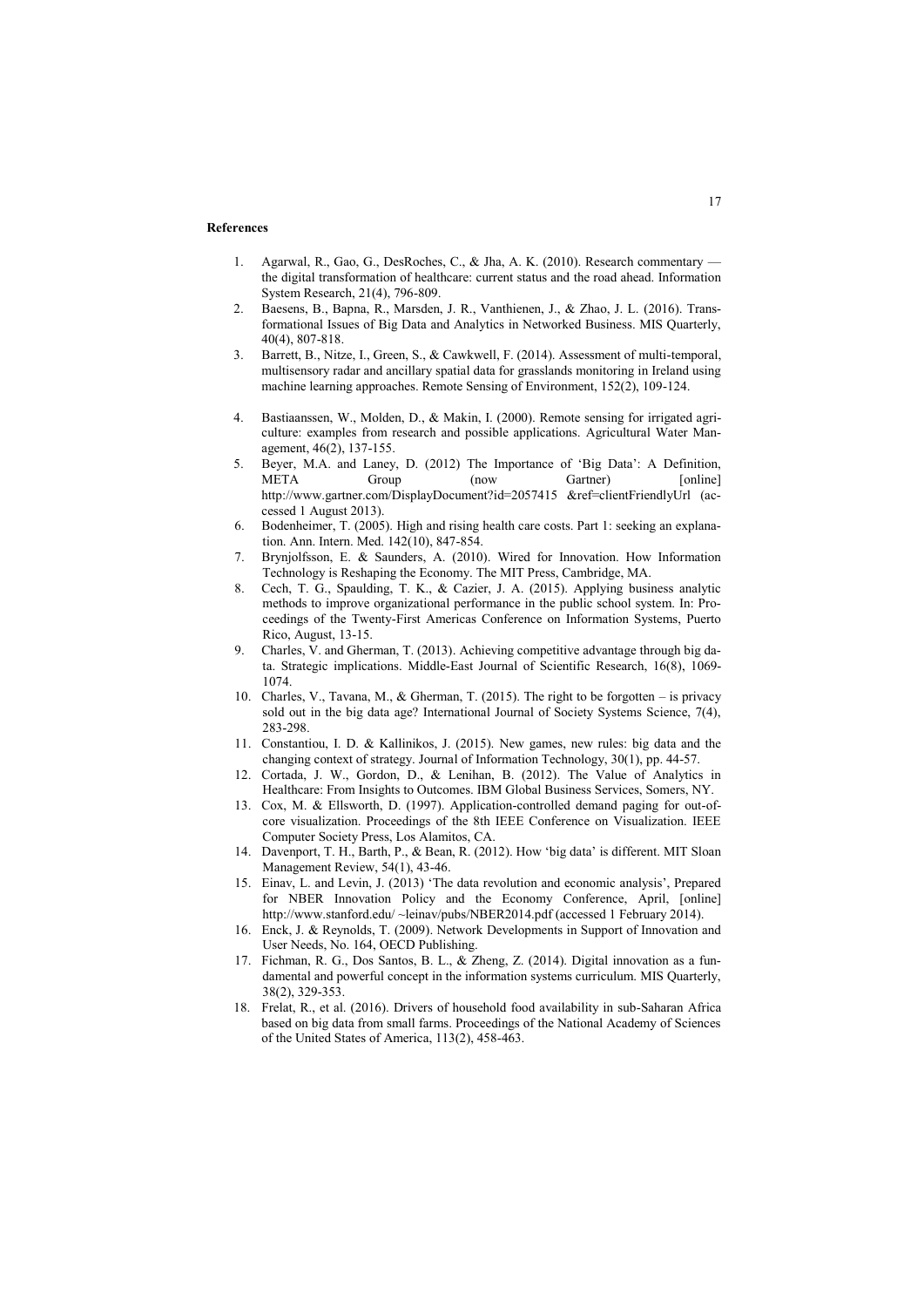- 19. Frey, C. B. & Osborne, M. A. (2013). The Future of Employment: How susceptible are jobs to computerization? Oxford: Oxford Martin Programme on the Impacts of Future Technology.
- 20. Galliers, R., Newell, S., Shanks, G., & Topi, H. (2015). Call for papers for the special issue: the challenges and opportunities of 'datification'; Strategic impacts of 'big' (and 'small') and real time data – for society and for organizational decision makers. Journal of Strategic Information Systems, 24, II–III.
- 21. Gillan, C. M. & Whelan, R. (2017). What big data can do for treatment in psychiatry. Current Opinion in Behavioral Sciences, 18, 34-42.
- 22. Goh, J. M., Gao, G., & Agarwal, R. (2011). Evolving work routines: adaptive routinization of in- formation technology in healthcare. Information System Research, 22(3), 565-585.
- 23. Günther, W. A., Rezazade Mehrizi, M. H., Huysman, M., & Feldberg, F. (2017). Debating big data: A literature review on realizing value from big data. Journal of Strategic Information Systems, 26, 191-209.
- 24. Hammond, K.J. (2013) 'The value of big data isn't the data', Harvard Business Review, May May [online] http://blogs.hbr.org/cs/2013/05/the\_value\_of\_big\_data\_isnt\_the.html (accessed 13 July 2013).
- 25. Hashem, I., et al. (2015). The rise of "big data" on cloud computing: review and open research issues. Information Systems, 47, 98-115.
- 26. Herschel, R., & Miori, V. M. (2017). Ethics and Big Data. Technology in Society, 49, 31-36.
- 27. IBM. (2012). Simply Good Design. 2012 IBM SOA Architect Summit. Retrieved July, 20, https://www950.ibm.com/events/wwe/grp/grp004. nsf/vLookupPDFs/SOA%20Design%20Principles% 20and%20Development%20Q4%202012\_Final/\$file/ SOA%20Design%20Principles%20and%20Develop ment%20Q4%202012\_Final.pdf.
- 28. IBM. (2013). What is big data? Retrieved 20 July 2012, from http://www-01.ibm.com/software/data/bigdata.
- 29. IBM. (2016). What is Big Data? Retrieved 20 November 2017, from https://www-01.ibm.com/software/data/ bigdata/what-is-big-data.html
- 30. Jóźwiaka, Á., Milkovics, M., & Lakne, Z. (2016). A network-science support system for food chain safety: a case from Hungarian cattle production. The International Food and Agribusiness Management Review, Special Issue, 19(A).
- 31. Kamilaris, A., Kartakoullis, A., & Prenafeta-Boldu, F. X. (2017). A review on the practice of big data analysis in agriculture. Computers and Electronis in Agriculture, 143, 23-37.
- 32. Kempenaar, C., et al. (2016). Big Data Analysis for Smart Farming, vol. 655 Wageningen University & Research, s.l.
- 33. Ker, J. I., Wang, Y., Hajli, M. N., Song, J., & Ker, C. W. (2014). Deploying lean in healthcare: evaluating information technology effectiveness in US hospital pharmacies. International Journal of Information Management, 34(4), 556-560.
- 34. Laney, D. (2001). 3D Data Management: Controlling Data Volume, Velocity and Variety. Applications Delivery Strategies, META Group (now Gartner) [online] http://blogs.gartner.com/doug-laney/files/2012/01/ad949-3D-Data-Management-Controlling- Data-Volume-Velocity-and-Variety.pdf (accessed 1 August 2013).
- 35. Loebbecke, C. & Picot, A. (2015). Reflections on societal and business model transformation arising from digitization and big data analytics: a research agenda. The Journal of Strategic Information Systems, 24(3), 149-157. http://dx.doi.org/10.1016/j.jsis.2015.08.002.
- 36. Magnin, C. (2016). How big data will revolutionize the global food chain. [online] McKinsey & Company. Retrieved from https://www.mckinsey.com/business-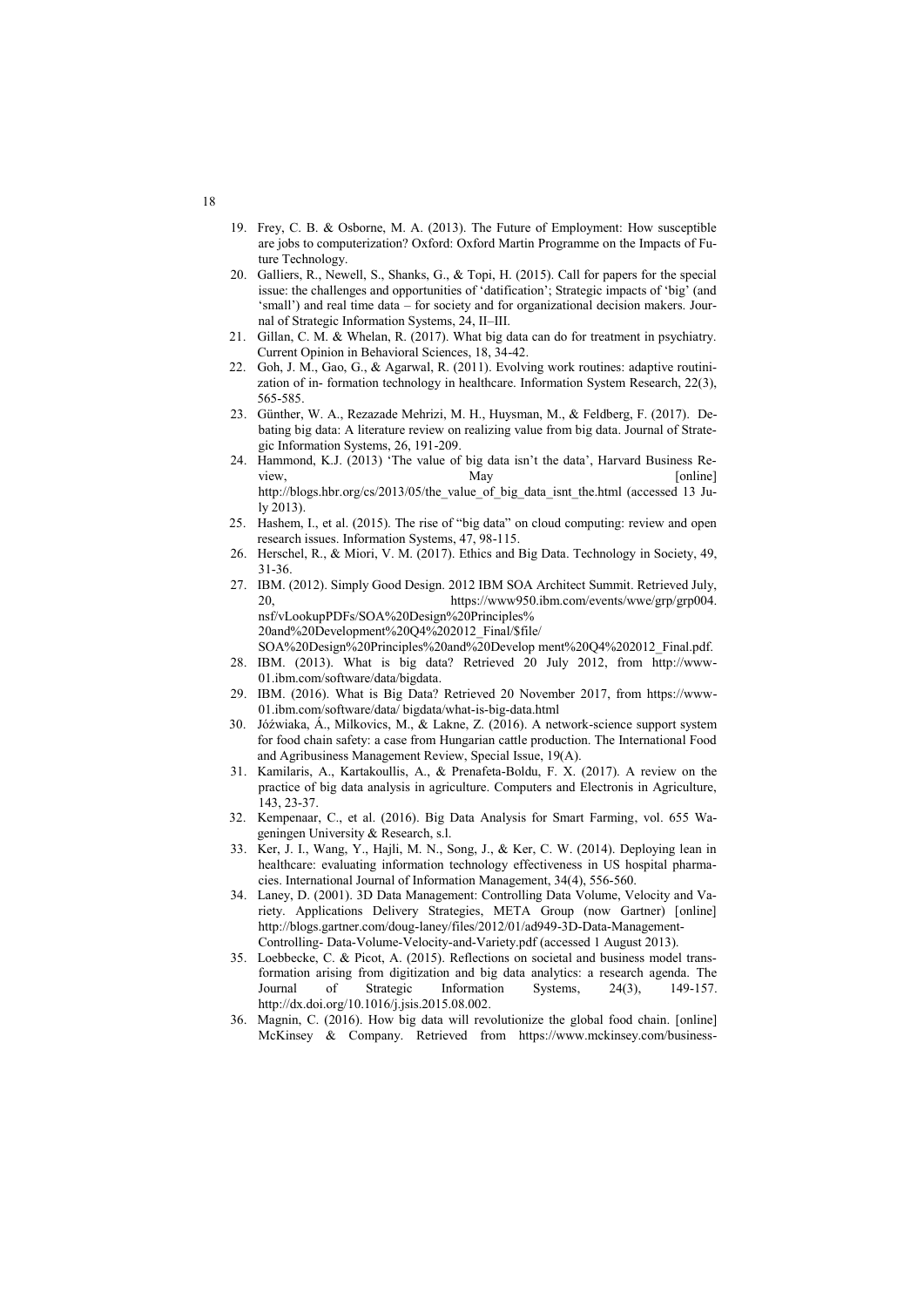functions/digital-mckinsey/our-insights/how-big-data-will-revolutionize-the-globalfood-chain

- 37. Markus, L. (2015). New games, new rules, new scoreboards: the potential consequences of big data. Journal of Information Technology, 30(1), 58-59.
- 38. Markus, M. L., Dutta, A., Steinfield, C. W., & Wigand., R. T. (2008). The Computerization Movement in the Us Home Mortgage Industry: Automated underwriting from 1980 to 2004. In K. L. Kraemer and M. S. Elliott (Eds.), Computerization Movements and Technology Diffusion: From mainframes to ubiquitous computing (pp. 115-144), Medford, NY: Information Today.
- 39. McAfee, A. & Brynjolfsson, E. (2012). Big data: the management revolution. Harvard Business Review, 90(10), 60-68.
- 40. McKinsey Global Institute (2013) Game Changers: Five Opportunities for US Growth and Renewal, July [online] http://www.mckinsey.com/insights/americas/us\_game\_changers (accessed 13 December 2013).
- 41. Miluzzo, E., Papandrea, M., Lane, N. D., Sarroff, A. M., Giordano, S., & Campbell, A. T. (2011). Tapping into the vibe of the city using vibn, a continuous sensing application for smartphones. In Proceedings of 1st international symposium on From digital footprints to social and community intelligence (pp. 13-18). Beijing, China: ACM.
- 42. Nativi, S. et al. (2015). Big data challenges in building the global earth observation system of systems. Environmental Modelling & Software, 68(1), 1-26.
- 43. Newell, S. & Marabelli, M. (2015). Strategic opportunities (and challenges) of algorithmic decision-making: a call for action on the long-term societal effects of 'datafication'. The Journal of Strategic Information Systems, 24(1), 3-14. http://dx.doi.org/10.1016/j.jsis.2015.02.001.
- 44. Ohlhorst, F. (2013) Big Data Analytics: Turning Big Data into Big Money, John Wiley & Sons Inc, Hoboken, NJ.
- 45. Pardos, Z. A. (2017). Big data in education and the models that love them. Current Opinion in Behavioral Sciences, 18, 107-113.
- 46. Raghupathi, W. & Raghupathi, V. (2014). Big data analytics in healthcare: promise and potential. Health Information Science and Systems, 2(3), 1-10. http://dx.doi.org/10.1186/2047-2501-2-3.
- 47. Rahman, H., Sudheer Pamidimarri, D., Valarmathi, R., & Raveendran, M. (2013). Omics: Applications in Biomedical, Agriculture and Environmental Sciences, s.l. CRC PressI Llc.
- 48. Secundo, G., Del Vecchio, P., Dumay, J., & Passiante, G. (2017). Intellectual capital in the age of Big Data: Establishing a research agenda. Journal of Intellectual Capital, 18(2), 242-261.
- 49. Senanayake, R. (1991). Sustainable Agriculture: definitions and parameters for measurement. Journal of Sustainable Agriculture, 1(4), 7-28.
- 50. Sparapani, T. (2017). How Big Data and Tech Will Improve Agriculture, from Farm to Table. [online] Forbes. Retrieved from https://www.forbes.com/sites/timsparapani/2017/03/23/how-big-data-and-tech-willimprove-agriculture-from-farm-to-table/#503f16c25989
- 51. Tesfaye, K., et al. (2016). Targeting drought-tolerant maize varieties in southern Africa: a geospatial crop modeling approach using big data. International Food and Agribusiness Management Review, 19(A), 1-18.
- 52. The Government Office for Science. (2010). Foresight: The Future of Computer Trading in Financial Markets, Final Project Report, London.
- 53. Thiagarajan, A., Ravindranath, L., LaCurts, K., Madden, S., Balakrishnan, H., Toledo, S., & Eriksson, J. (2009). Vtrack: accurate, energy-aware road traffic delay estimation using mobile phones. In Proceedings of the 7th ACM Conference on Embedded Networked Sensor Systems (pp. 85-98). Berkeley, California: ACM.